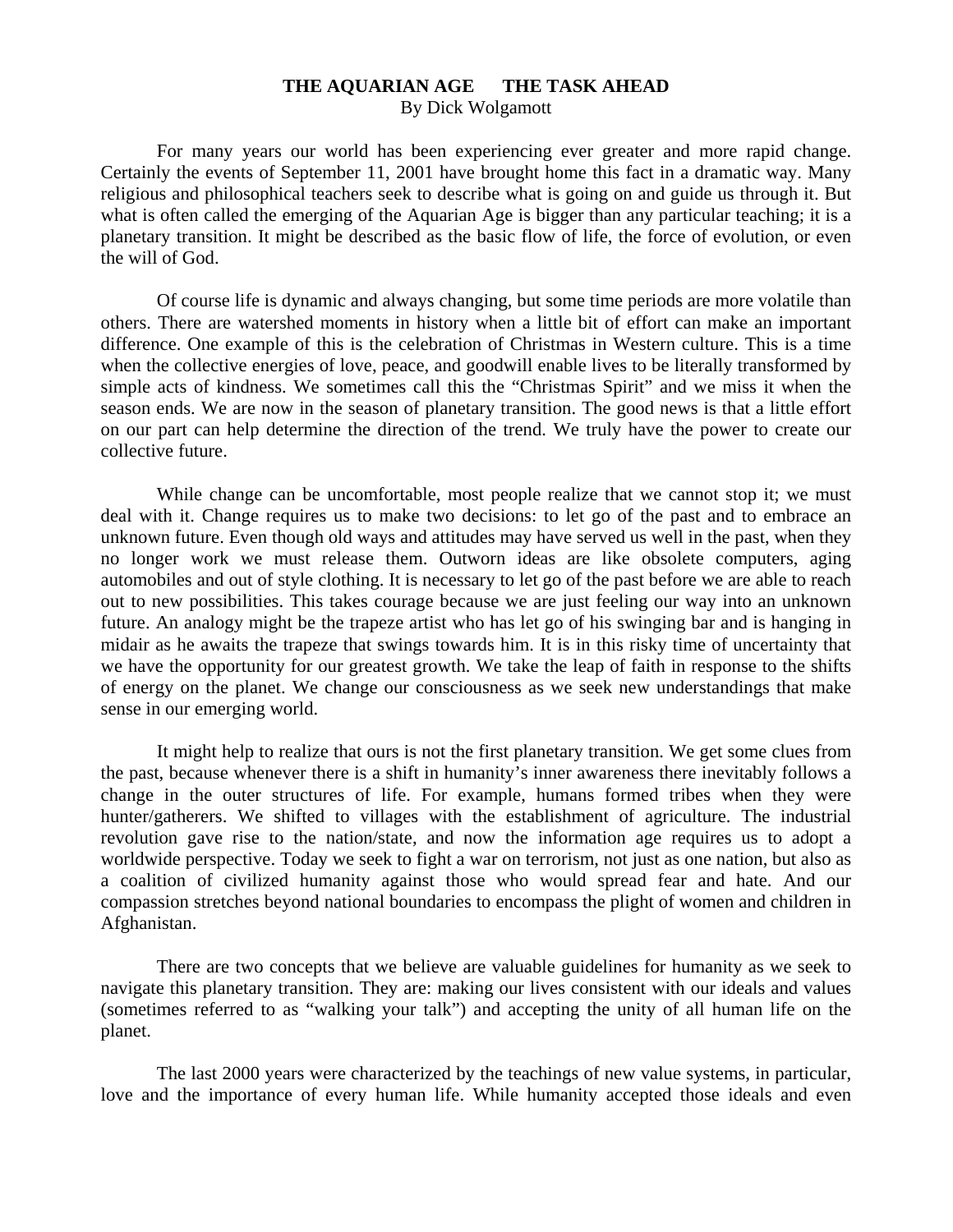incorporated them into national legal frameworks, we seldom expressed them well. The time has come to move from proclaiming lofty ideals to the practical application of them in all dimensions of life. We have been visionaries; we have taught great truths to our youth. Now they demand we take our teachings seriously (witness the World Trade Organization protests, which basically call us to apply our professed value system to our economic life). We are called to recognize that there is no separation between the spiritual and the material sides of life. All life is sacred. The material dimension is merely the way that spirit expresses itself. Truth is universal in its application. It is time to walk our talk in *every* dimension of human life.

 Likewise, it is time to rise above the separative categories we apply to human beings. We do have diverse racial, religious and cultural backgrounds, but we are all human beings with the same basic desires for meaningful lives. Technological advances force us to recognize our interdependence. No group of people can be isolated in the world today. And none of us has all the answers to the questions of life. Each group brings something to the table of humanity. We must accept the worth and value of everyone's contribution and learn to work together for the common good. We are all in this together; there is no separation, only unity.

 But not everyone is supportive of these truths. We often see a backlash of fundamentalism, particularly among religious groups – whether they are right wing Christians who would condemn others to hell, Jewish nationalists that deny basic human rights to their neighbors, or Muslim extremists that take innocent lives. Indeed, many groups (not just religious ones) react to the planetary transition with fear, desperately clinging to old ways that daily become less relevant. But in a sense these fearful actions actually contribute to the transition. Their gross examples of separatism clearly demonstrate that such attitudes no longer work. Evil in its extreme becomes so obvious that the majority of people casts it aside and moves on.

 More people are beginning to think for themselves, to make decisions based on personal value systems instead of the external authority of outworn institutions. This is the gift of the Baby Boomer generation, and it is no coincidence that there are so many of them all over the world. This attitude is reflected in the war on terrorism, as we see progress measured not so much by territory gained as the number of Taliban defections and the number of nations that join the coalition. This is truly a battle for the hearts and minds of humanity. The Islamic extremists would like it to be a war of Islam vs. Western culture, whereas the coalition frames it as world civilization vs. terrorism. It is interesting to note that Americans have begun to broaden their understanding of religious freedom and inclusiveness. People of faith are often referred to as those who attend not just churches, but synagogues and mosques as well. We are beginning to walk our talk and recognize that we must think beyond national boundaries.

 This shift can also be seen in our approach to the war itself. Our nation responded to the horror of September 11 by first forming a worldwide coalition and taking time to assess the situation. This enabled destruction among innocent people to be minimized. We have "humanized" the enemy, recognizing that Afghan civilians are as much victims of terrorism as were the workers in the World Trade Center. Technology enables us to be more precise in battle, but it also exposes the war process to the world. Can any of us ever remember dropping bombs and food on a country at the same time? Negotiations with indigenous Afghans and the United Nations regarding a new government have begun even before the battle is won. While certainly not perfect, our response to the attack on America reflects a new value system that would not have been possible just a few years ago. The same quantum physics that produces advanced weapons also emphasizes the unity of all life.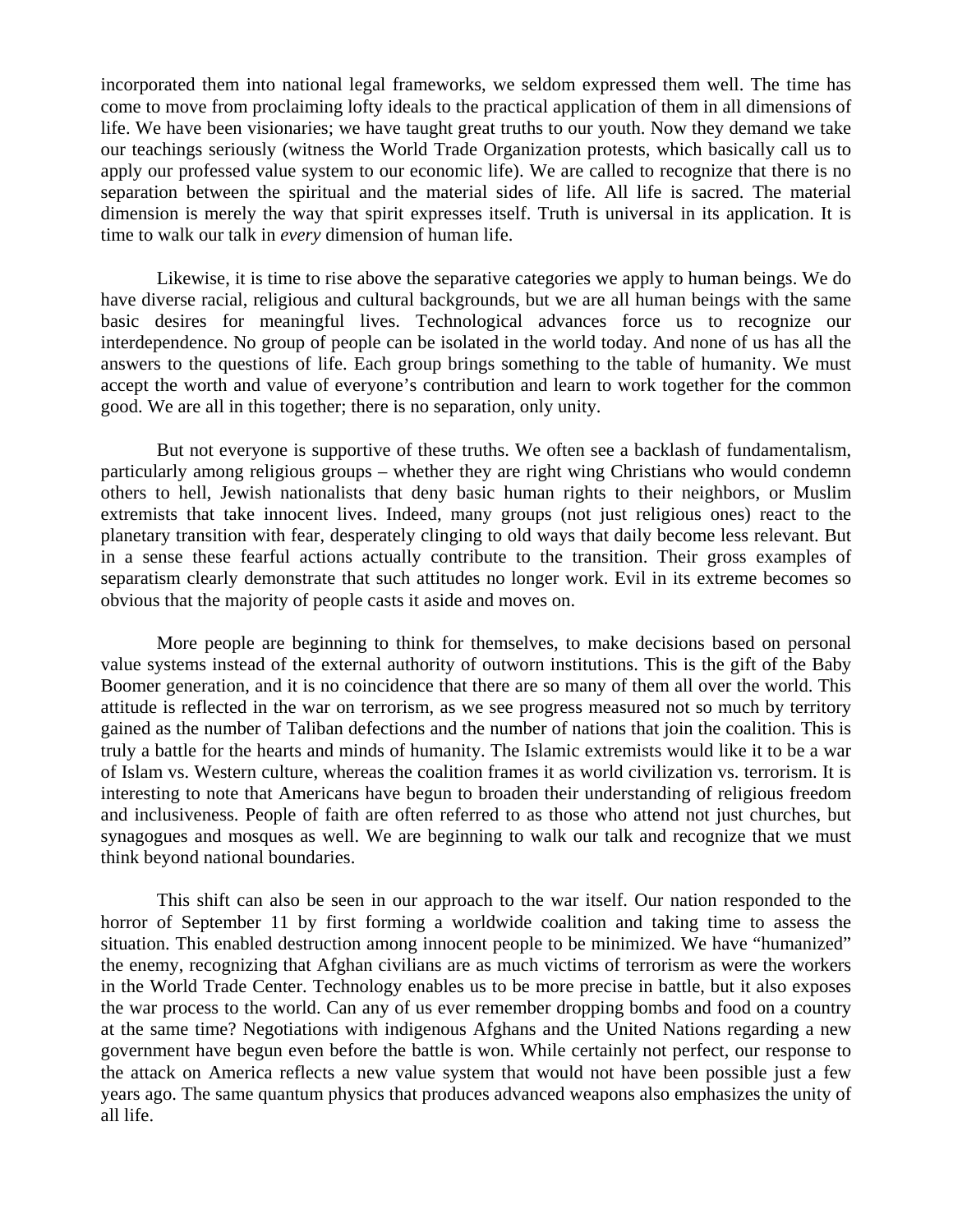What is the task ahead for those of us who would help create a better world? First, it is important that we honor the sacrifices that were made on September 11. Some say it takes a dramatic event to shake the world to its very foundations before new ways of thinking can become possible. Certainly we have experienced that! We might then view September 11 as a mass sacrifice on behalf of all humanity, a giving of life that the world might move forward. If that is true, then it is important that the rest of us seize the day and commit ourselves to renewed action. To slightly paraphrase Lincoln's Gettysburg Address: "It is rather for us to be here dedicated to the great task remaining before us … that we here highly resolve that these dead shall not have died in vain. That this *world* under God shall have a new birth of freedom, and that government of the people, by the people, and for the people, shall not perish from the earth." This commitment is a necessary first step to honoring the heroes of September 11.

 Since religion appears to be a major focus of this struggle, the next act on our part might be to respect all religions and be willing to learn from one another. This is not a loss of our religious heritage, but it is an awareness that God is bigger than any one religion and that no tradition has ALL the answers. Instead of trying to convert others, we affirm that our path is right for us and extend the same courtesy to others. Just as the One Life is present in many physical forms, so we can acknowledge that God is present in many religions. Such an attitude will dramatically reduce the hate in the world and enrich the lives of people of all faiths. It many even be that as we move away from judgment to mutual respect in the religious sphere that we will be able to carry over this value into economic, political and cultural areas as well. While maintaining our identity, we embrace others; there is unity in our diversity. Can we apply this "American melting pot" quality to move us from "one nation under God" to "one world under God"?

 We also might take this opportunity to look at our value systems to see if they are still relevant in our emerging world. Again, it isn't that old ideas were bad; rather they may have outlived their usefulness. Values, like most everything else, evolve over time. Consider the following possible shifts:

| <b>FROM</b>         | TО                          |
|---------------------|-----------------------------|
| competition         | cooperation                 |
| separation          | inclusiveness               |
| selfishness         | good will                   |
| prejudice           | brotherhood                 |
| provincialism       | global consciousness        |
| self-centeredness   | justice/human rights        |
| authoritative dogma | inner confirmation of Truth |
|                     |                             |

 Finally, after reflecting on our values, are we willing to apply them to transform the political and economic patterns of our planet? It is no longer adequate for people of goodwill to proclaim great truths; we must apply them! A keynote of this emerging Aquarian Age is practical service. We are being called to build a new world, to manifest our greatest visions, to walk our talk. We must move beyond "victory over terrorism" to create political and economic structures that raise the standard of living in Afghanistan. We must move beyond "peace in the Middle East" to establish national patterns that enable both Jew and Arab to live together in a just and workable society. We must move beyond "globalization of the economy" to a profitable pattern of trade that also respects human rights and the environment.